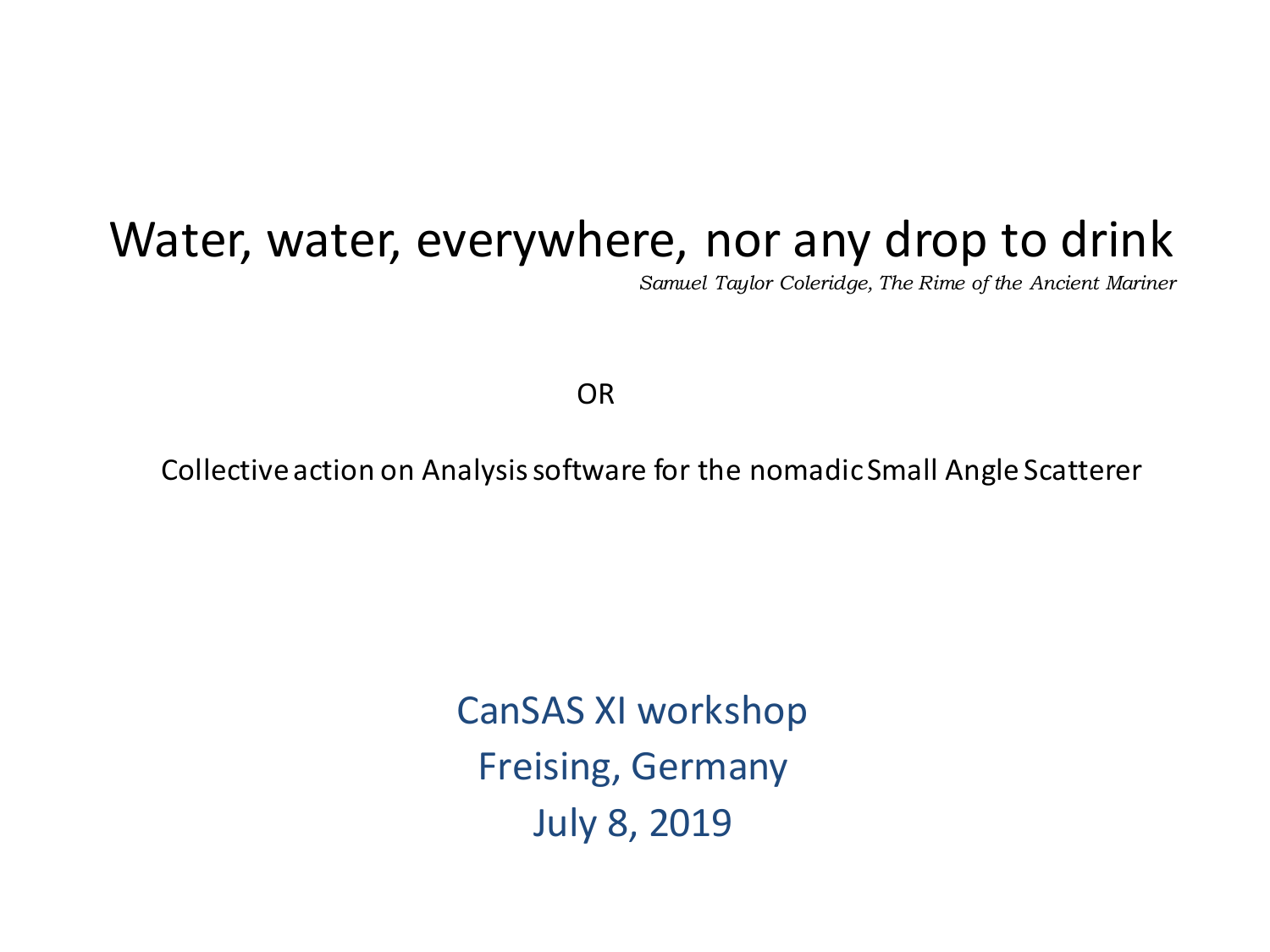### **Analysis software**

Data Analysis eh? …. So what exactly does that mean?

Only works on Reduced data

#### (All the instrumental artifacts are removed and only the science is left) …. Sorta

What about resolution?

Simulate instrument and sample and always work on raw data?

Suggest leave this to other sessions?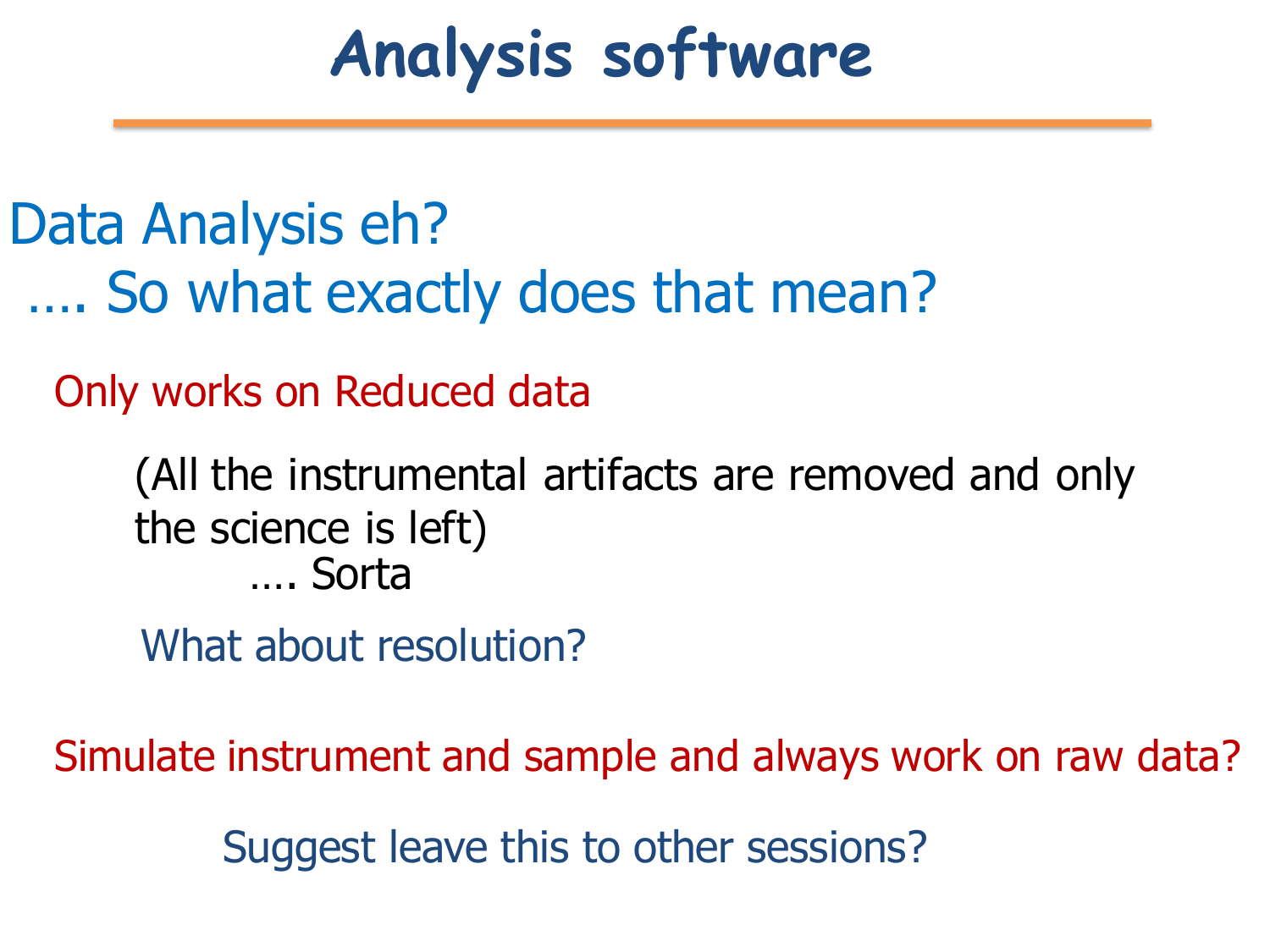### **Analysis software**

a Million

### Lots of existing software

<http://smallangle.org/content/Software>

#### Problems:

- Limited functionality
- Lack of support
- Difficult to install
- Difficult to use
- Single developer/bus factor
- Etc?

# Booooring!

## Mostly seen as mundane  $\vert$  = no funding to support

| it seinen   seisikeigk org/commet/Software                                                                                                                                                                                                                                                                                                                                                                                                                              |                          | ø<br>$\mathfrak{D}^{-}$ |
|-------------------------------------------------------------------------------------------------------------------------------------------------------------------------------------------------------------------------------------------------------------------------------------------------------------------------------------------------------------------------------------------------------------------------------------------------------------------------|--------------------------|-------------------------|
| <b>SAS Portal</b>                                                                                                                                                                                                                                                                                                                                                                                                                                                       |                          |                         |
| THE home for Small Angle Scattering                                                                                                                                                                                                                                                                                                                                                                                                                                     |                          |                         |
|                                                                                                                                                                                                                                                                                                                                                                                                                                                                         | Da Salect Language . Y . |                         |
|                                                                                                                                                                                                                                                                                                                                                                                                                                                                         |                          |                         |
| Highest in<br><b>Software</b>                                                                                                                                                                                                                                                                                                                                                                                                                                           |                          |                         |
|                                                                                                                                                                                                                                                                                                                                                                                                                                                                         |                          |                         |
| SOFTWARE                                                                                                                                                                                                                                                                                                                                                                                                                                                                |                          |                         |
| Many software packages exist for analyzing small angle scattering data. Whilst the fist below is not comprehensive, it may help guide SAS<br>practitioners by sorting them according to cribera, such as area of application, target operating system, etc Suggestions for additional entries<br>are welcome. Please send your suggestions to info@smallangle.crg. When doing so, please format your additions in a similar manner to those<br>below percye submission. |                          |                         |
| <b>CONTENTS</b>                                                                                                                                                                                                                                                                                                                                                                                                                                                         |                          |                         |
| Software for Data Reduction and Visualsation                                                                                                                                                                                                                                                                                                                                                                                                                            |                          |                         |
| Software for Model Fitting                                                                                                                                                                                                                                                                                                                                                                                                                                              |                          |                         |
| Software for the Analysis of Biomolecular & Fibre Systems                                                                                                                                                                                                                                                                                                                                                                                                               |                          |                         |
| Software for Peak fitting and Corryleton Function Analysis                                                                                                                                                                                                                                                                                                                                                                                                              |                          |                         |
| Software, for Parameter, Distribution, Analysis'                                                                                                                                                                                                                                                                                                                                                                                                                        |                          |                         |
| Software Utilities                                                                                                                                                                                                                                                                                                                                                                                                                                                      |                          |                         |
| Commercial SAS Software                                                                                                                                                                                                                                                                                                                                                                                                                                                 |                          |                         |
| Software for the Anahesis of Grazing Incidence 5AS                                                                                                                                                                                                                                                                                                                                                                                                                      |                          |                         |
| Other SAS Software                                                                                                                                                                                                                                                                                                                                                                                                                                                      |                          |                         |
| Source Code Repositories                                                                                                                                                                                                                                                                                                                                                                                                                                                |                          |                         |
|                                                                                                                                                                                                                                                                                                                                                                                                                                                                         |                          |                         |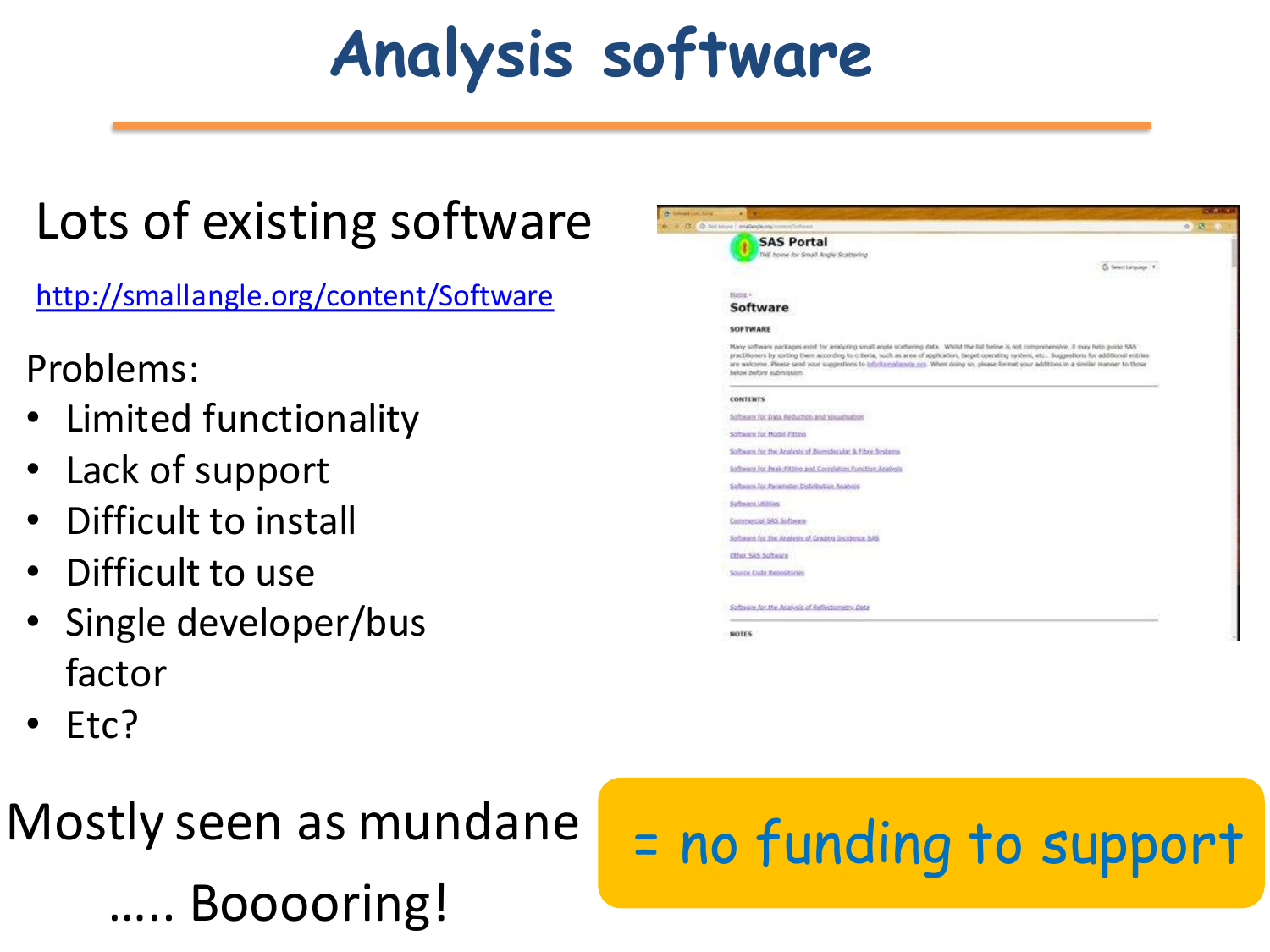### **Analysis software The bright shiny new things**



#### Exciting times with lots of Opportunities

- Machine/Deep Learning
	- Soooo 1980s!!
- Molecular simulations
- Correlative Analysis...
- Others?



Courtesy Joseph Curtis - NIST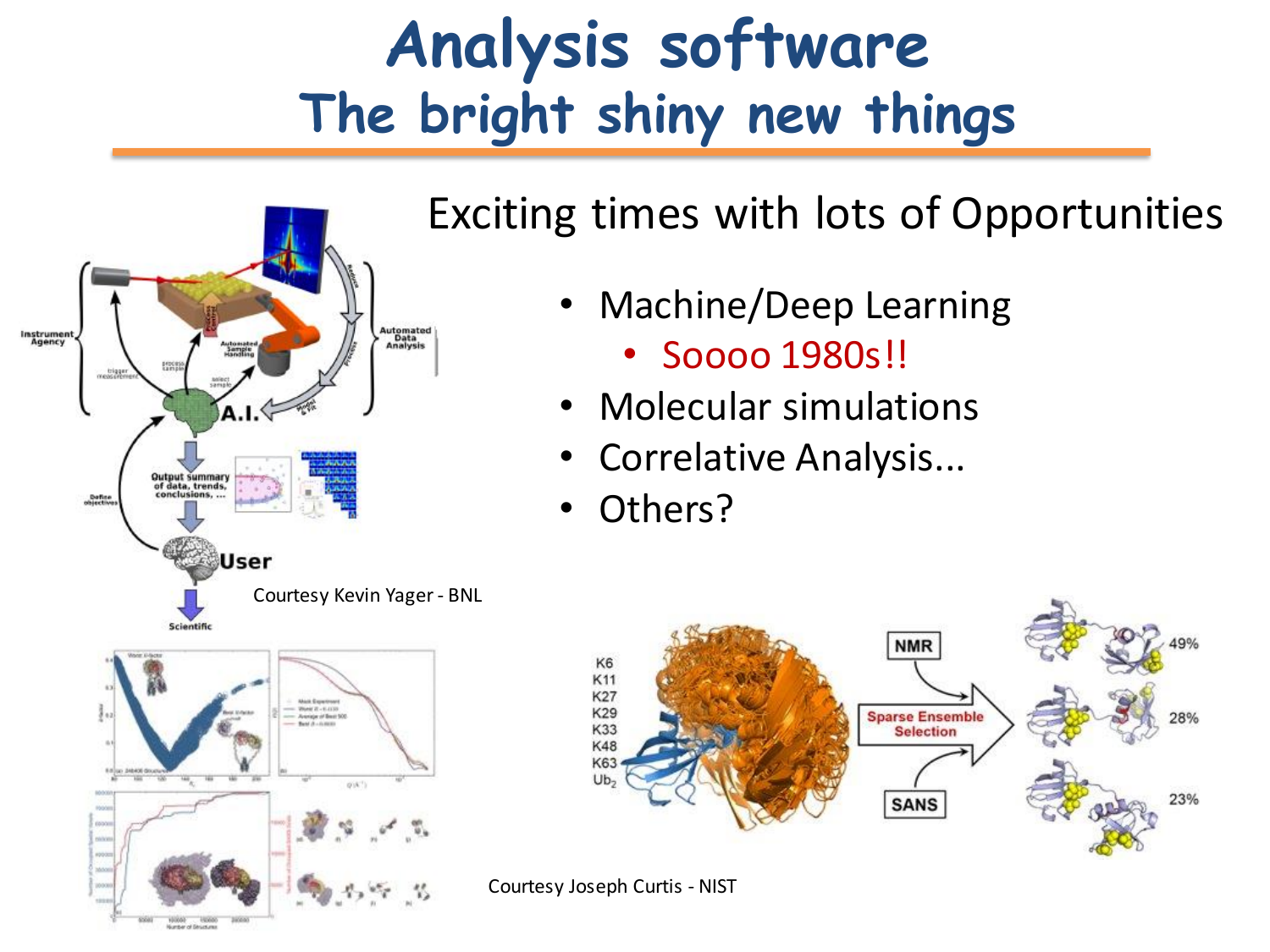### **Analysis software**

When the going gets tough the finger pointing starts

### Who's Job is it Anyway?

Analysis is where the science is  $\rightarrow$  the USER'S JOB

Scattering is an analysis tool and part of providing the tool should be the necessary software  $\rightarrow$  the FACILITY'S JOB

### Data on disk is useless to EVERYBODY

Why can't we all just get along together ....

### We need to work together!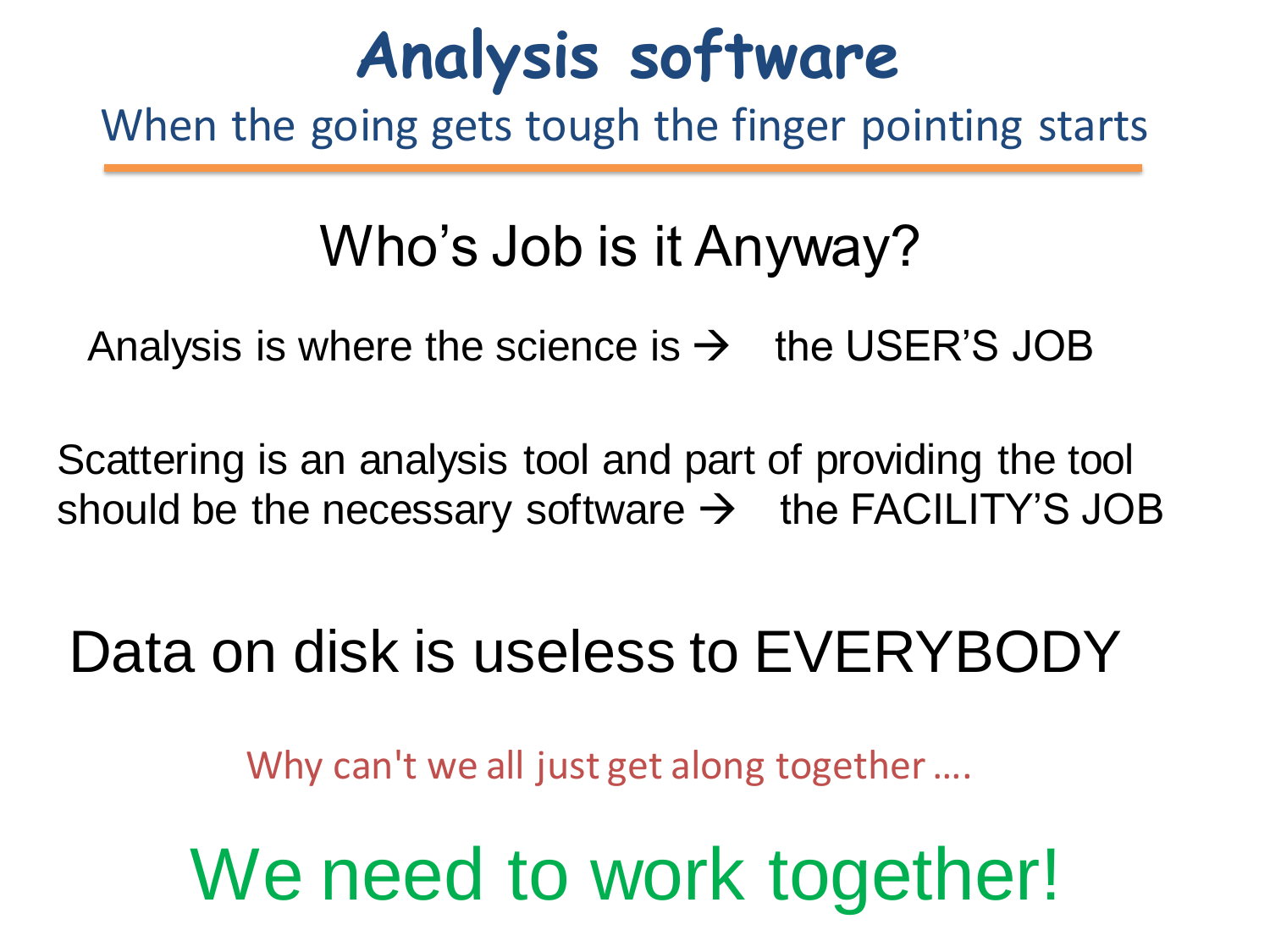### **Demands on Analysis Tools**

#### **New realities of data driven science**

- **Reviewers/Editors**
	- Demand for access to source code for inspection (transparency)
	- Traceability from data provenance to final results
	- Reproducibility of results  $-$  packaging analysis
- **Funding agencies**
	- Demonstrate long term development and support post grant funding
	- Open source and reusable code (taxpayer funded)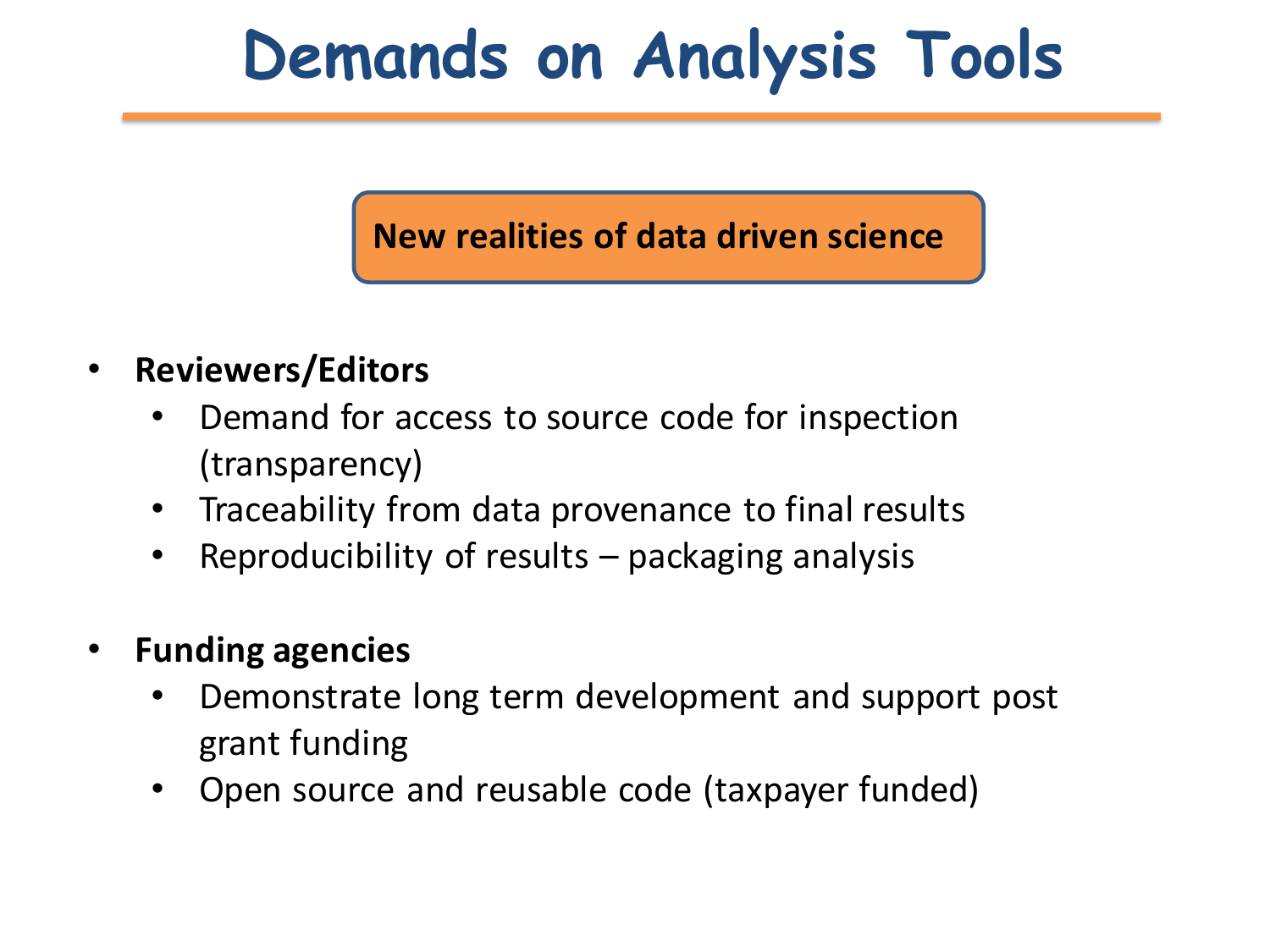### **Scientific Software Development and The cyberinfrastructure revolution**

- **Never enough resources to achieve the vision we have**
- **No resources for long term maintenance and support.**

#### **Problem:**

- To reap the benefit of investment in software developments requires foundational long term support.
- If entity that supports the development also must support the "maintenance" forever, the entity will soon cease to be able to fund new projects.

#### **CONCLUSION: This paradigm is broken!!!**

#### **FACTS OF LIFE:**

- **Resources are finite**
- **Needs are infinite**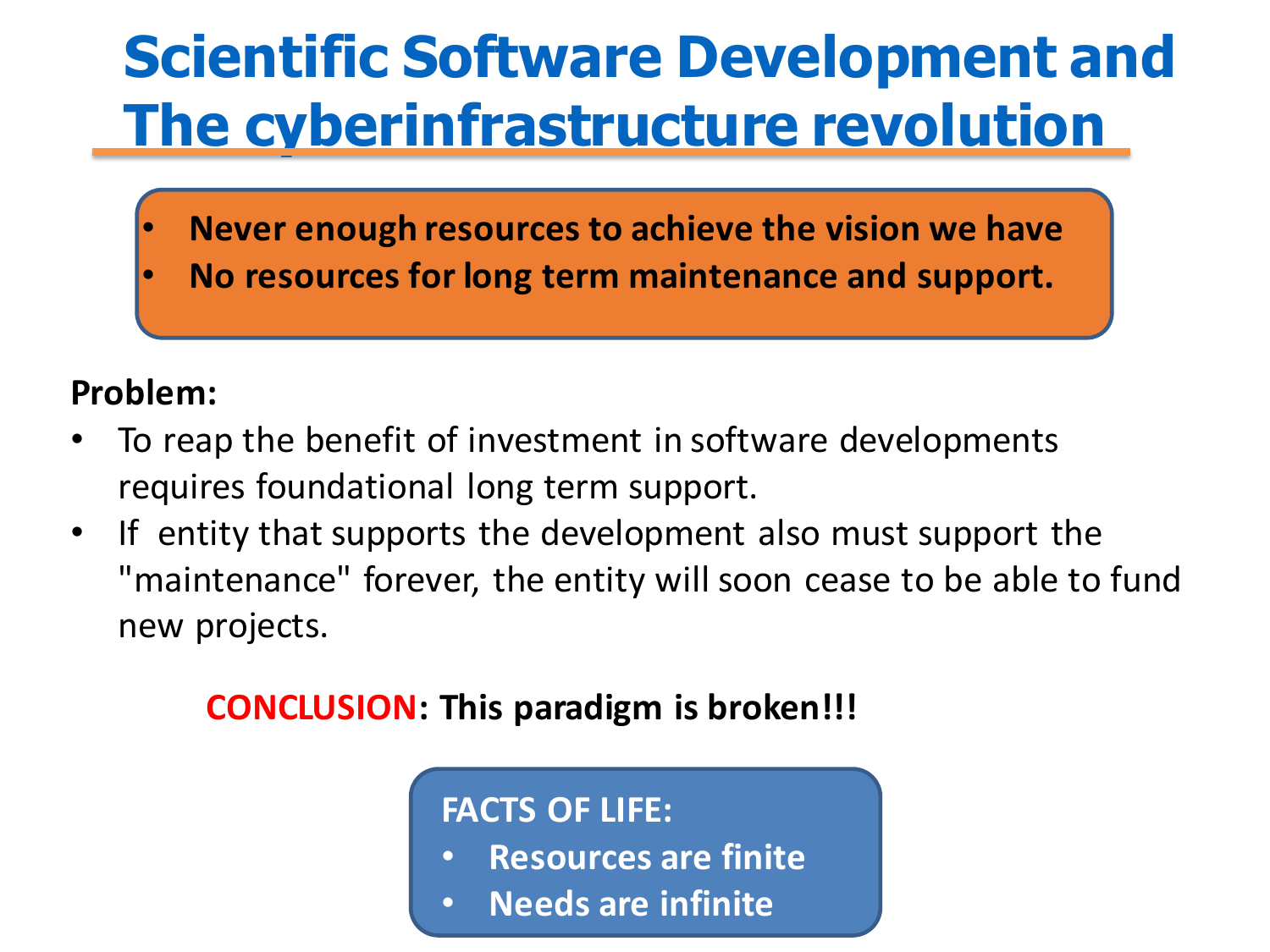### **Scientific Software Development**

#### **If paradigm is broken how do we as a community fix it?**

#### **Collaborations?**

- On common areas?
- On fully joint efforts?
- On "division of labor"?

#### **Benefits**

- More achieved for total resources
- Lower the cost of long term maintenance

#### **What is/should/could be the role of:**

- The scientific community (users)
- Funding agencies
- **Facilities**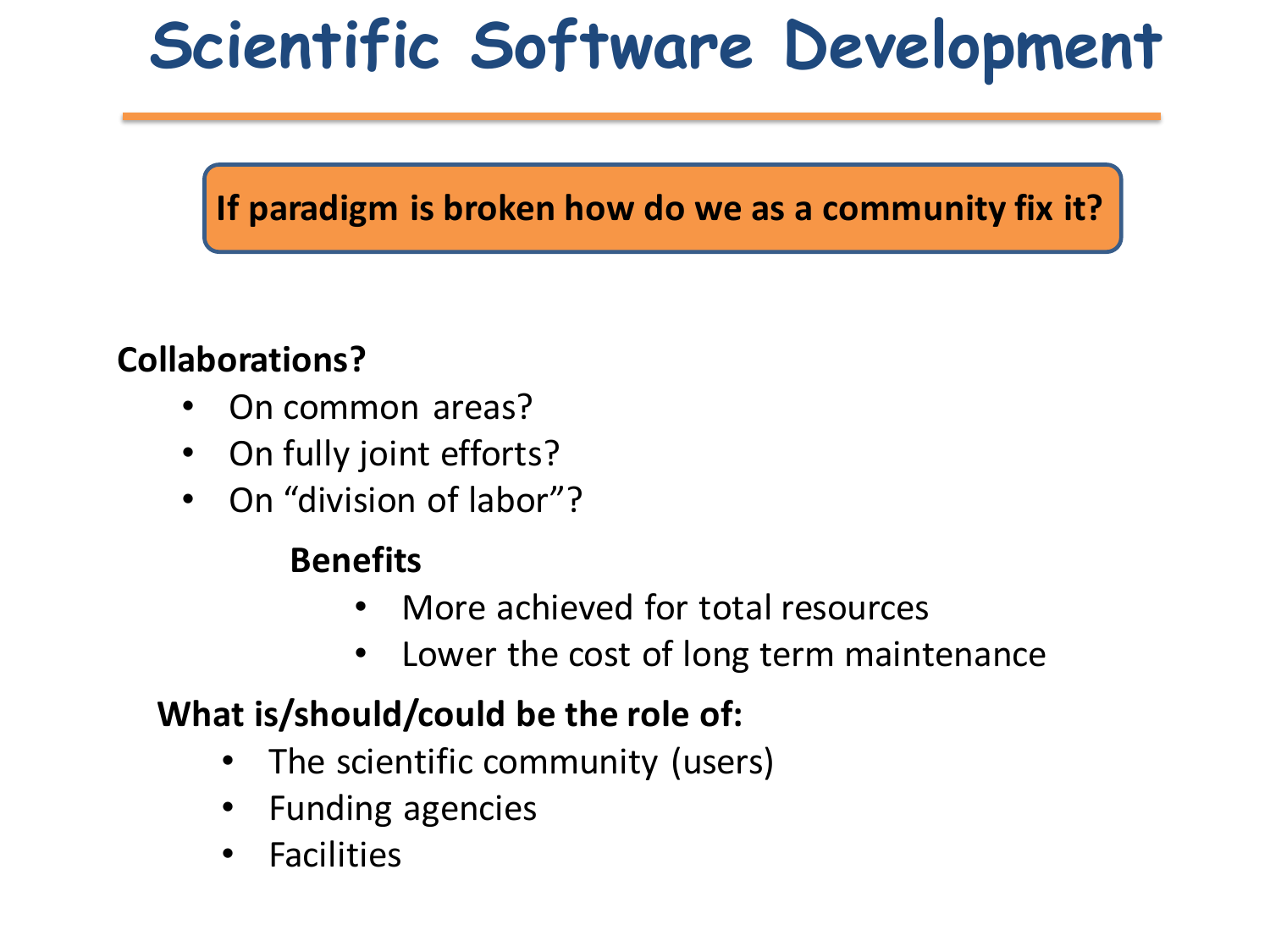### **Some Questions for Today**

#### **Goal = Start a conversation to**

- **Identify**
	- Current Analysis needs and bottlenecks?
	- What are the most promising emerging techniques?
- **Explore**
	- Possible Models for sustainable development and support
		- For current less glitzy needs
		- When the bright new shiny thing becomes less new and shiny.
	- How best to "manage" limited resources
		- Avoiding re-inventing the wheel (and NIH)?
		- Without succumbing to dangers of a monoculture
	- What Collective Action can we take to help maximize the analysis tools support for our Nomadic Small Angle Scattering community given finite resources.